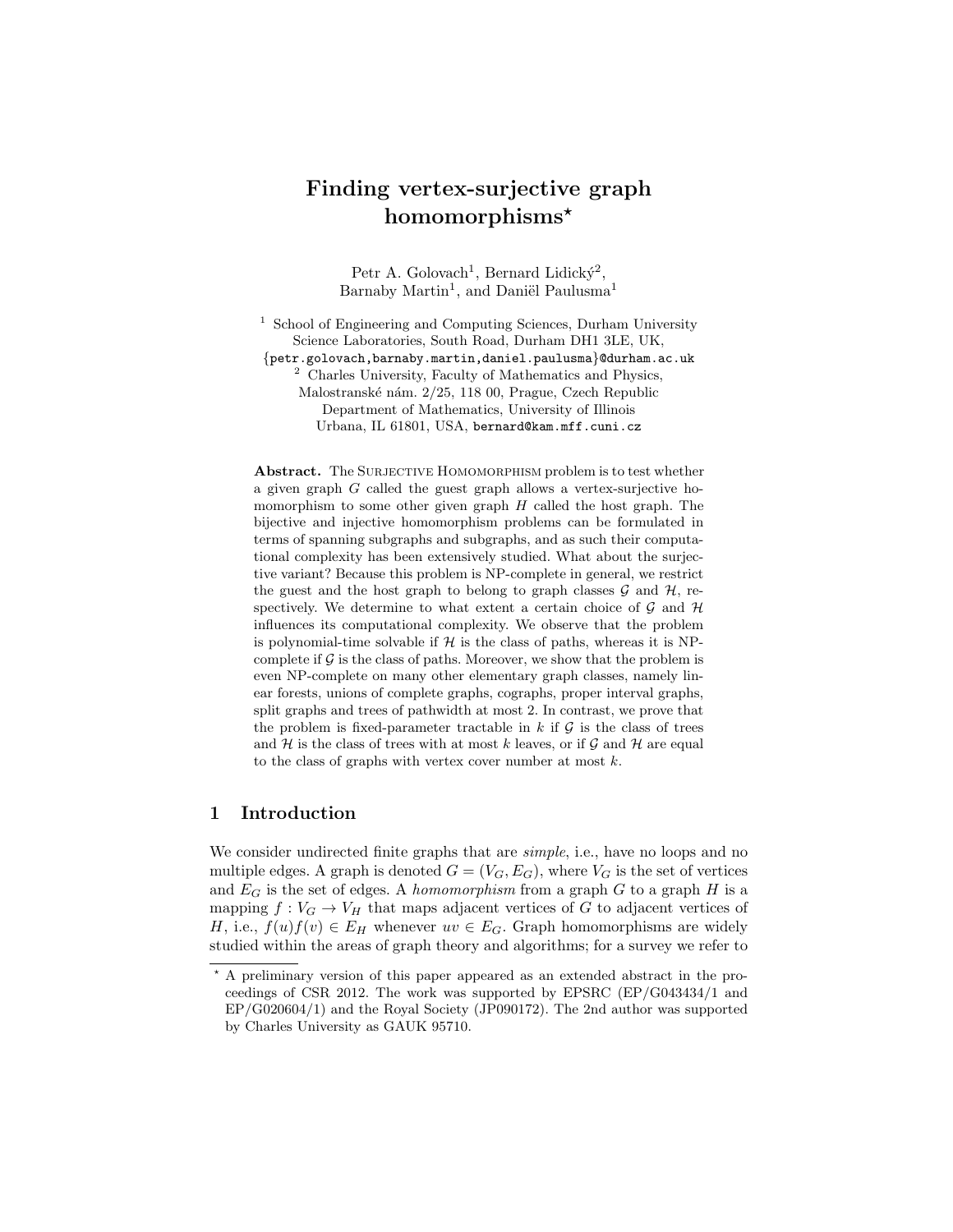the monograph of Hell and Nešetřil [18]. The HOMOMORPHISM problem is to test whether there exists a homomorphism from a graph  $G$  called the *quest graph* to a graph  $H$  called the *host graph*. If  $H$  is restricted to be in the class of complete graphs (graphs with all possible edges), then this problem is equivalent to the COLORING problem. The latter problem is to test whether a graph  $G$  allows a k-coloring for some given k, i.e., a mapping  $c: V_G \to \{1, ..., k\}$ , such that  $c(u) \neq c(v)$  whenever  $uv \in E_G$ . This is a classical NP-complete problem [15]. Hence, the HOMOMORPHISM problem is NP-complete in general, and it is natural to restrict the input graphs to belong to some special graph classes.

We let  $\mathcal G$  denote the class of guest graphs and  $\mathcal H$  the class of host graphs that are under consideration, and denote the corresponding decision problem by  $(G, \mathcal{H})$ -HOMOMORPHISM. If G or H is the class of all graphs, then we use the notation "−" to indicate this. If  $\mathcal{G} = \{G\}$  or  $\mathcal{H} = \{H\}$ , we write G and H instead of  $G$  and  $H$ , respectively, The Hell-Nešetřil dichotomy theorem [17] states that  $(-, H)$ -HOMOMORPHISM is solvable in polynomial time if H is bipartite, and NP-complete otherwise. In the context of graph homomorphisms, a graph  $F$  is called a *core* if there exists no homomorphism from  $F$  to any proper subgraph of F. Dalmau et al. [5] proved that the  $(G, -)$ -HOMOMORPHISM problem can be solved in polynomial time if all cores of the graphs in  $\mathcal G$  have bounded treewidth. Moreover, Grohe [16] showed that under the assumption  $FPT \neq W[1]$ , the problem can be solved in polynomial time if and only if this condition holds.

As a homomorphism  $f$  from a graph  $G$  to a graph  $H$  is a (vertex) mapping, we may add further restrictions, such as requiring it to be *bijective*, *injective*, or surjective i.e., for each  $x \in V_H$  there exists exactly one, at most one, or at least one vertex  $u \in V_G$  with  $f(u) = x$ , respectively. The decision problems corresponding to the first and second variant are known as the Spanning Subgraph Isomorphism and Subgraph Isomorphism problem, respectively. As such, these two variants have been well studied in the literature. For example, the bijective variant contains the problem that is to test whether a graph contains a Hamiltonian cycle as a special case. In our paper, we research the third variant, which leads to the following decision problem:

#### SURJECTIVE HOMOMORPHISM

#### Instance: two graphs G and H.

Question: does there exist a surjective homomorphism from  $G$  to  $H$ ?

If the guest G is restricted to a graph class  $\mathcal G$  and the host H to a graph class  $H$ , then we denote this problem by SURJECTIVE  $(G, H)$ -HOMOMORPHISM. Fixing the host side to a single graph  $H$  yields the SURJECTIVE ( $-, H$ )-HOMOMORPHISM problem. This problem is  $NP$ -complete already when  $H$  is nonbipartite. This follows from a simple reduction from the corresponding  $(-, H)$ -HOMOMORPHISM problem, which is NP-complete due to the Hell-Nešetřil dichotomy theorem [17]; we replace an instance graph G of the latter problem by the disjoint union  $G+H$ of G and H, and observe that G allows an homomorphism to H if and only if  $G+H$  allows a surjective homomorphism to H. For bipartite host graphs H, the complexity classification of SURJECTIVE  $(-, H)$ -HOMOMORPHISM is still open, although some partial results are known. For instance, the problem can be solved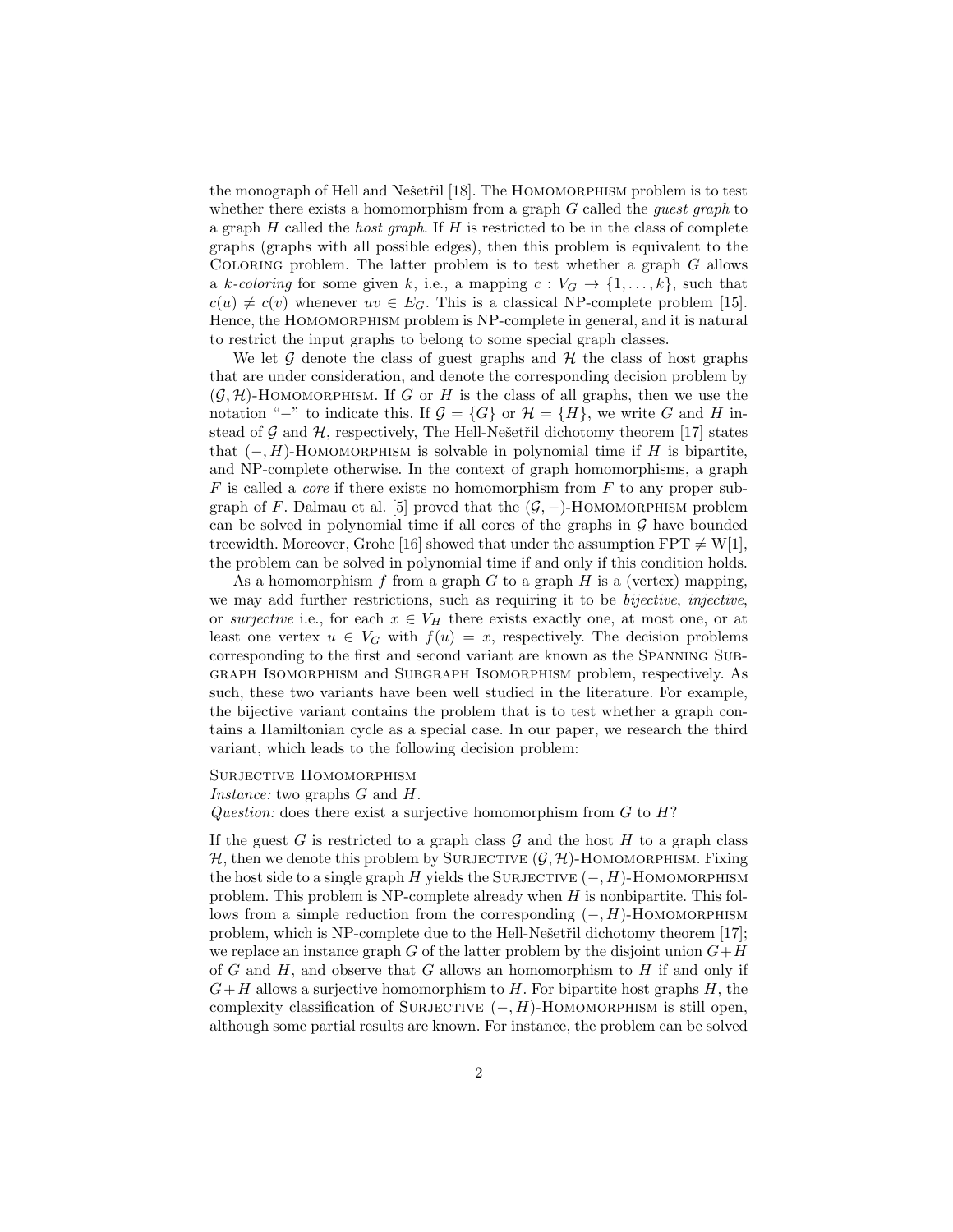in polynomial time whenever  $H$  is a tree. This follows from a more general classification that also includes trees in which the vertices may have self-loops [14]. On the other hand, there exist cases of bipartite host graphs  $H$  for which the problem is NP-complete, e.g., when  $H$  is the graph obtained from a 6-vertex cycle with one distinct path of length 3 added to each of its six vertices [2]. Recently, the SURJECTIVE  $(-, H)$ -HOMOMORPHISM problem has been shown to be NP-complete when H is a 4-vertex cycle with a self-loop in every vertex  $[20]$ . Note that in our paper we only consider simple graphs. For a survey on the Sur-JECTIVE  $(-, H)$ -HOMOMORPHISM problem from a constraint satisfaction point of view we refer to the paper of Bodirsky, Kára and Martin [2]. Below we discuss some other concepts that are closely related to surjective homomorphisms.

A homomorphism f from a graph  $G$  to a graph  $H$  is locally surjective if f becomes surjective when restricted to the neighborhood of every vertex  $u$  of G, i.e.,  $f(N_G(u)) = N_H(f(u))$ . The corresponding decision is called the ROLE ASSIGNMENT problem which has been classified for any fixed host  $H$  [11]. Any locally surjective homomorphism is surjective if the host graph is connected but the reverse implication is not true in general. For more on locally surjective homomorphisms and the locally injective and bijective variants, we refer to the survey of Fiala and Kratochvíl [9].

Let  $H$  be an induced subgraph of a graph  $G$ . Then a homomorphism  $f$  from a graph G to H is a retraction from G to H if  $f(h) = h$  for all  $h \in V_H$ . In that case we say that G retracts to H. By definition, a retraction from  $G$  to  $H$  is a surjective homomorphism from  $G$  to  $H$ . Retractions are well studied; see e.g. the recent complexity classification of Feder et al. [7] for the corresponding decision problem when  $H$  is a fixed pseudoforest. In particular, polynomial-time algorithms for retractions have been proven to be a useful subroutine for obtaining polynomialtime algorithms for the SURJECTIVE  $(-, H)$ -HOMOMORPHISM problem [14].

We emphasize that a surjective homomorphism is *vertex-surjective* as opposed to the stronger condition of being edge-surjective. A homomorphism from a graph  $G$  to a graph  $H$  is called *edge-surjective* or a *compaction* if for any edge  $xy \in E_H$  there exists an edge  $uv \in E_G$  with  $f(u) = x$  and  $f(v) = y$ . If f is a compaction from  $G$  to  $H$ , we also say that  $G$  compacts to  $H$ . The COMPACTION problem is to test whether a graph G compacts to a graph  $H$ . Vikas [21–23] determined the computational complexity of  $(-, H)$ -COMPACTION for several classes of fixed host graphs H. Very recently, Vikas [24] considered  $(-, H)$ -COMPACTION for guest graphs belonging to some restricted graph class.

**Our Results.** We study the SURJECTIVE  $(G, \mathcal{H})$ -HOMOMORPHISM problem for several graph classes  $\mathcal G$  and  $\mathcal H$ . We observe that this problem is polynomialtime solvable when the host graph is a path, whereas it becomes NP-complete if we restrict the guests to be paths instead of the hosts. We also show that the problem is NP-complete when both  $\mathcal G$  and  $\mathcal H$  are restricted to trees of pathwidth at most 2, and when both  $G$  and  $H$  are linear forests. These results are in contrast to the aforementioned polynomial-time result of Dalmau et al. [5] on  $(\mathcal{G},-)$ -HOMOMORPHISM for graph classes  $\mathcal G$  that consists of graphs, the cores of which have bounded treewidth. They are also in contrast to the aforementioned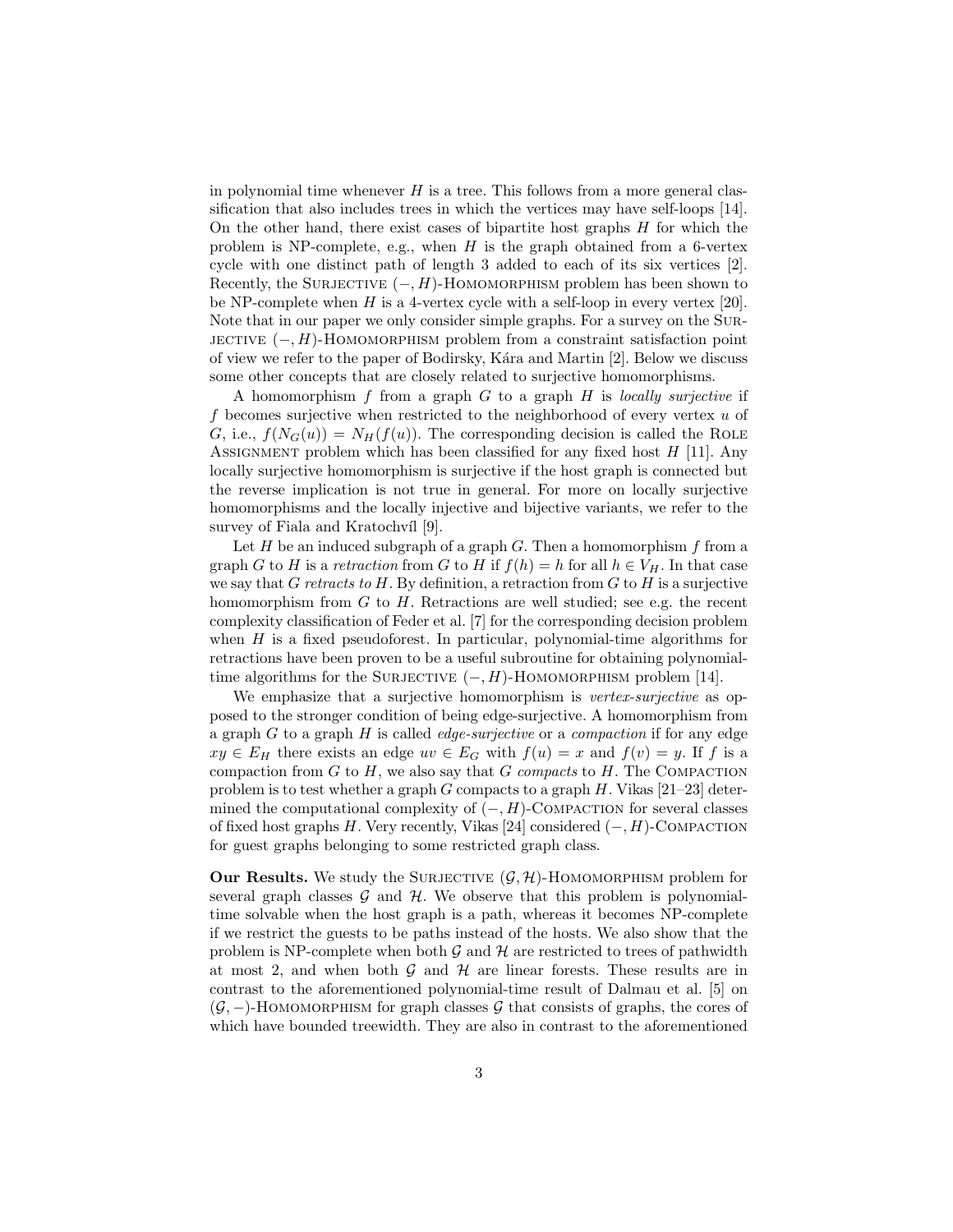polynomial-time result on SURJECTIVE  $(-, H)$ -HOMOMORPHISM when H is any fixed tree [14].

Due to the hardness for graphs of bounded treewidth, it is natural to consider other width parameters such as the clique-width of a graph. For this purpose we first consider the class of complete graphs that are exactly those graphs that have clique-width 1. We observe that the SURJECTIVE  $(G, \mathcal{H})$ -HOMOMORPHISM can be solved in polynomial time when  $\mathcal G$  is the class of complete graphs, whereas the problem becomes NP-complete when we let  $\mathcal G$  and  $\mathcal H$  consist of the unions of complete graphs. We then focus on graphs that have clique-width at most two. This graph class is equal to the class of cographs [4]. There exist only a few natural problems that are difficult on cographs. We prove that SURJECTIVE  $(\mathcal{G}, \mathcal{H})$ -HOMOMORPHISM, where  $\mathcal G$  and  $\mathcal H$  are equal to the class of connected cographs, is one of these. We also consider proper interval graphs. This graph class has unbounded tree-width and contains the classes of complete graphs and paths. Because they are "path-like", often problems that are difficult for general graphs are tractable for proper interval graphs. In an attempt to generalize our polynomial-time result for SURJECTIVE  $(G, \mathcal{H})$ -HOMOMORPHISM when G is the class of complete graphs, or when  $H$  is the class of paths, we consider connected proper interval graphs. It turns out that SURJECTIVE  $(G, H)$ -HOMOMORPHISM is NP-complete even when  $\mathcal G$  and  $\mathcal H$  consist of these graphs. Our last hardness result shows that the problem is also NP-complete when  $\mathcal G$  and  $\mathcal H$  are equal to the class of split graphs. All hardness results can be found in Section 3.

To complement our hardness results, we show in Section 4 that SURJECTIVE  $(\mathcal{G}, \mathcal{H})$ -HOMOMORPHISM is fixed-parameter tractable in k, when  $\mathcal{G}$  is the class of trees and  $H$  is the class of trees with at most k leaves, and also when  $G$  and  $H$  consist of graphs with vertex cover number at most k. The latter result adds further evidence that decision problems difficult for graphs of bounded treewidth may well be tractable if the vertex cover number is bounded; also see e.g. [1, 6, 8, 10]. Moreover, the vertices of such graphs can be partitioned into two sets, one of them has size bounded by the vertex cover number and the other one is an independent set. As such, they resemble split graphs with bounded clique number. We refer to Table 1 for a summary of our results. In this table, **pw** and vc denote the pathwidth and the vertex cover number of a graph, respectively. In Section 2 we explain these notions and the complexity class FPT. There, we also give the definitions of all the aforementioned graph classes.

## 2 Definitions and Preliminaries

Let G be a graph. The open neighborhood of a vertex  $u \in V_G$  is defined as  $N_G(u) = \{v \mid uv \in E_G\}$ , and its closed neighborhood is defined as  $N_G[u] =$  $N_G(u) \cup \{u\}$ . The degree of a vertex  $u \in V_G$  is denoted  $d_G(u) = |N_G(u)|$ . The distance  $dist_G(u, v)$  between a pair of vertices u and v of G is the number of edges of a shortest path between them. The distance between a vertex u and a set of vertices  $S \subseteq V_G$  is  $dist_G(u, S) = min{dist_G(u, v)|v \in S}$ . We may omit subscripts if this does not create any confusion. The *diameter* of  $G$  is defined as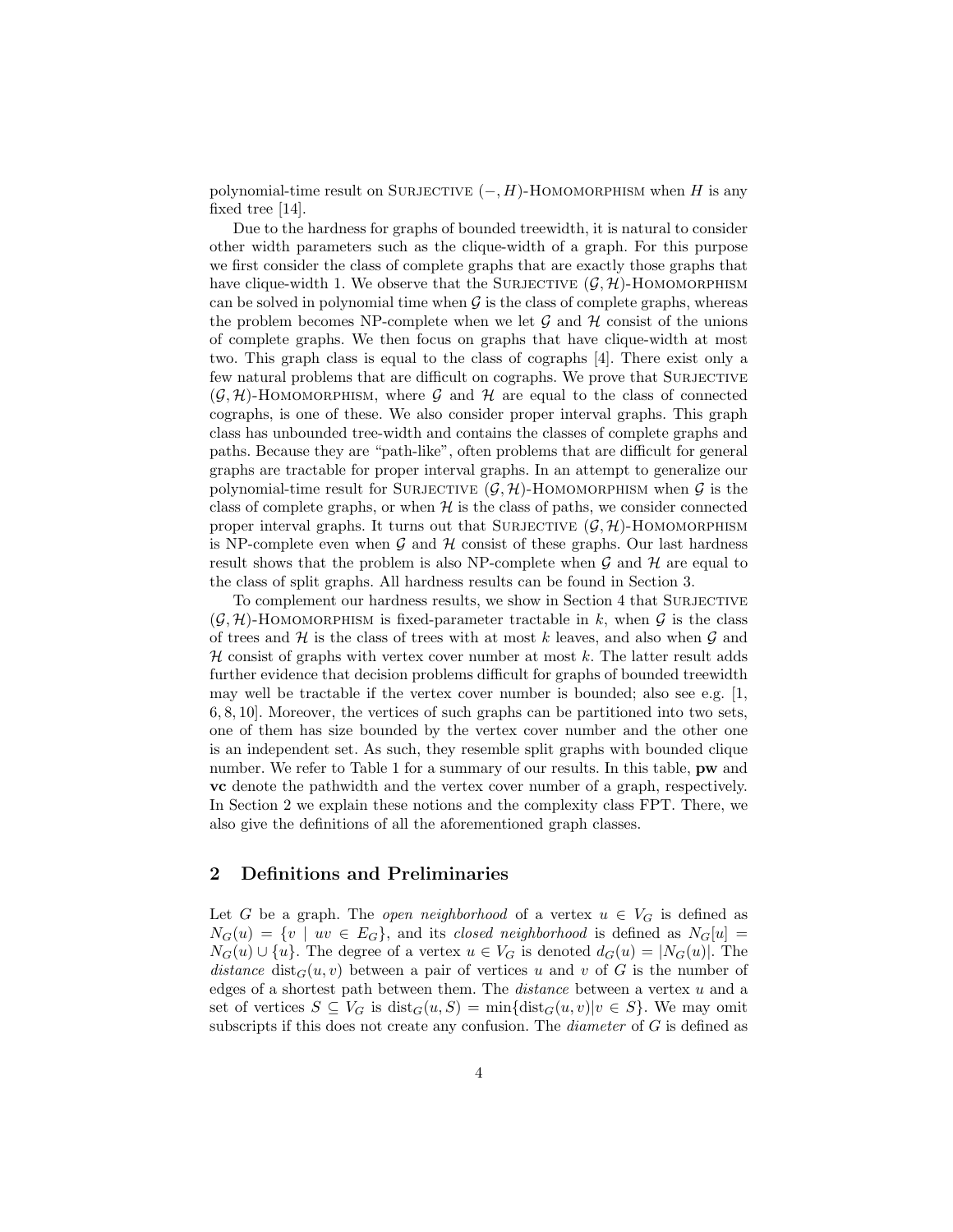| G                              | H                                                               | Complexity  |                                    |
|--------------------------------|-----------------------------------------------------------------|-------------|------------------------------------|
| complete graphs                | all graphs                                                      |             | polynomial time Proposition 1 (i)  |
| all graphs                     | paths                                                           |             | polynomial time Proposition 1 (ii) |
| paths                          | all graphs                                                      | NP-complete | Theorem $1(i)$                     |
| linear forests                 | linear forests                                                  | NP-complete | Theorem $1$ (ii)                   |
|                                | unions of complete graphs unions of complete graphs NP-complete |             | Theorem 1 (iii)                    |
| connected cographs             | connected cographs                                              | NP-complete | Theorem $1$ (iv)                   |
| trees of $pw \leq 2$           | trees of $pw \leq 2$                                            | NP-complete | Theorem $1 (v)$                    |
| split graphs                   | split graphs                                                    | NP-complete | Theorem 1 (vi)                     |
| connected proper               | connected proper                                                | NP-complete | Theorem 1 (vii)                    |
| interval graphs                | interval graphs                                                 |             |                                    |
| trees                          | trees with $k$ leaves                                           | FPT in $k$  | Theorem 2                          |
| graphs of $\mathbf{vc} \leq k$ | graphs of $\mathbf{vc} \leq k$                                  | FPT in $k$  | Theorem 3                          |

**Table 1.** Complexity of  $(\mathcal{G}, \mathcal{H})$ -SURJECTIVE HOMOMORPHISM.

 $diam(G) = max\{dist_G(u, v)|u, v \in V_G\}$ . Let  $S \subseteq V_G$ . Then the graph  $G - S$  is the graph obtained from G by removing all vertices in S. If  $S = \{u\}$ , we also write  $G - u$ . The subgraph of G that is *induced* by S has vertex set S and edges uv if and only if  $uv \in E_G$ . We denote this subgraph by  $G[S]$ .

A graph is an interval graph if intervals of the real line can be associated with its vertices in such a way that two vertices are adjacent if and only if their corresponding intervals overlap. An interval graph is proper if it has an interval representation, in which no interval is properly contained in any other interval. The disjoint union of two graphs G and H is denoted  $G + H$ , and the disjoint union of r copies of G is denoted  $rG$ . A *linear forest* is the disjoint union of a collection of paths. We denote the path on n vertices by  $P_n$ . A graph is a cograph if it does not contain  $P_4$  as an induced subgraph. A *clique* is the vertex set of a complete graph. A vertex set is independent if its vertices are mutually non-adjacent. A graph is a split graph if its vertex set can be partitioned into a clique and an independent set.

A tree decomposition of a graph G is a pair  $(\mathcal{X}, T)$  where T is a tree and  $\mathcal{X} = \{X_i \mid i \in V_T\}$  is a collection of subsets (called *bags*) of  $V_G$  such that the following three conditions are satisfied:

- 1.  $\bigcup_{i \in V_T} X_i = V_G;$
- 2. for each edge  $xy \in E_G$ , the vertices  $x, y$  are in a bag  $X_i$  for some  $i \in V_T$ ;
- 3. for each  $x \in V_G$ , the set  $\{i \mid x \in X_i\}$  induces a connected subtree of T.

The *width* of tree decomposition  $(\mathcal{X}, T)$  is  $\max_{i \in V_T} \{|X_i| - 1\}$ . The treewidth of a graph G, denoted  $\text{tw}(G)$ , is the minimum width over all tree decompositions of G. If in these two definitions we restrict the tree  $T$  to be a path, then we obtain the notions of path decomposition and pathwidth of G denoted  $\mathbf{pw}(G)$ .

For a graph G, a set  $S \subseteq V_G$  is a vertex cover of G, if every edge of G has at least one of its two endvertices in S. Let  $\mathbf{vc}(G)$  denote the vertex cover number, i.e., the minimum size of a vertex cover of G.

We use the following well-known notion in parameterized complexity, where one considers the problem input as a pair  $(I, k)$ , where I is the main part and k the parameter; also see the text book of Flum and Grohe [12]. A problem is fixed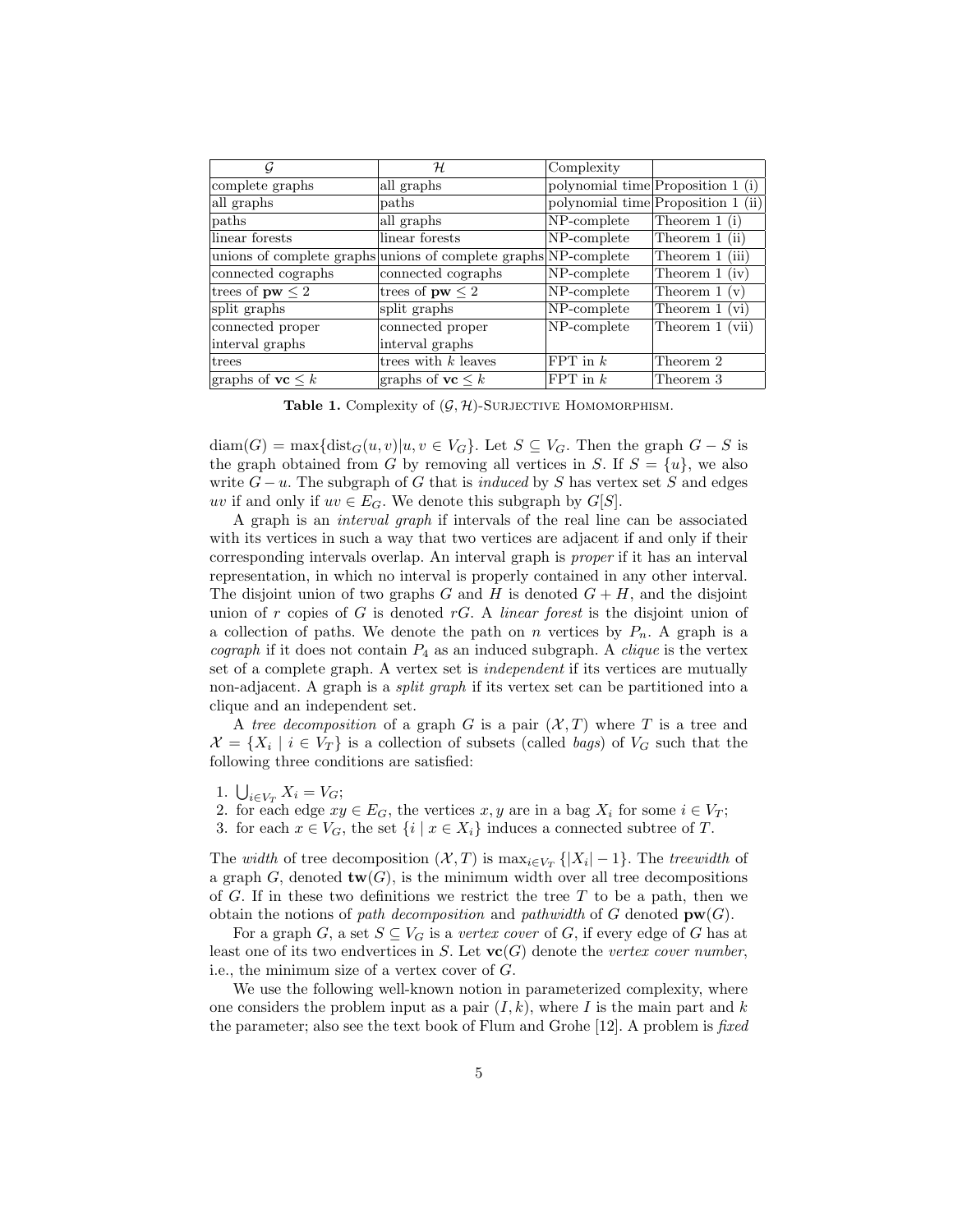parameter tractable if an instance  $(I, k)$  can be solved in time  $O(f(k)n^c)$ , where f denotes a computable function, n denotes the size of I, and c is a constant independent of  $k$ . The class  $FPT$  is the class of all fixed-parameter tractable decision problems.

We finish this section by giving the polynomial-time results from Table 1. The proof of statement (ii) of Proposition 1 is similar to the corresponding proof for the edge-surjective variant shown by Vikas [24].

**Proposition 1.** The SURJECTIVE  $(G, \mathcal{H})$ -HOMOMORPHISM problem can be solved in polynomial time in the following two cases:

- (i)  $\mathcal G$  is the class of complete graphs and  $\mathcal H$  is the class of all graphs;
- (ii)  $\mathcal G$  is the class of all graphs and  $\mathcal H$  is the class of paths.

*Proof.* We first prove (i). Let G be a complete graph and H be an arbitrary graph. We claim that there exists a surjective homomorphism from  $G$  to  $H$  if and only if  $H$  is a complete graph with the same number of vertices as  $G$ . Because this condition can be checked in polynomial time, showing this is sufficient to prove (i).

First suppose that  $H$  is a complete graph with the same number of vertices as  $G$ . Then the identity mapping is a surjective homomorphism from  $G$  to  $H$ .

Now suppose that f is a surjective homomorphism from  $G$  to  $H$ . Because  $G$ is a complete graph and  $f$  is a homomorphism, there are no two distinct vertices u and v with  $f(u) = f(v)$ . Because f is surjective, this means that  $|V_G| = |V_H|$ . Let x and y be two distinct vertices in  $H$ . Because f is surjective, there exist two vertices u and v in G with  $f(u) = x$  and  $f(v) = y$ . Because G is a complete graph, u and v are adjacent. Then, because f is a homomorphism, x and y must be adjacent. Hence,  $H$  is a complete graph. This completes the proof of (i).

We now prove (ii). Suppose that we are given a guest graph  $G$  with  $k$  connected components  $G_1, \ldots, G_k$  for some  $k \geq 1$ , and a host path  $P_\ell$  for some  $\ell \geq 1$ . If  $\ell = 1$ , then there exists a surjective homomorphism from G to  $P_{\ell}$  if and only if each  $G_i$  consists of one vertex. Assume that  $\ell \geq 2$ . We claim that there exists a surjective homomorphism from G to  $P_\ell$  if and only if a) G is bipartite and b)  $\sum_{i=1}^{k} \text{diam}(G_i) + k \geq \ell$ . Because conditions a) and b) can be checked in polynomial time, showing this is sufficient to prove (ii).

First suppose that f is a surjective homomorphism from G to  $P_\ell$ . Because  $P_\ell$ is a bipartite graph, G is bipartite as well, and a) holds. For  $i = 1, \ldots, k$ , we let  $P^i$  denote the subgraph of  $P_\ell$  induced by  $f(V_{G_i})$ . Because each  $G_i$  is connected and f is a homomorphism, each  $P^i$  is connected, and hence, forms a subpath of  $P_{\ell}$ . Because f is a homomorphism, diam $(G_i) \geq |V_{P_i}| - 1$  for  $i = 1, ..., k$ . We use this inequality and the surjectivity of  $f$  to obtain

$$
\ell \leq \sum_{i=1}^{k} |V_{P^i}| \leq \sum_{i=1}^{k} (\text{diam}(G_i) + 1) = \sum_{i=1}^{k} \text{diam}(G_i) + k.
$$

Now suppose that G is bipartite and that  $\sum_{i=1}^{k} \text{diam}(G_i) + k \geq \ell$ . Let  $F = G_i$  be an arbitrary connected component of G. We first prove that for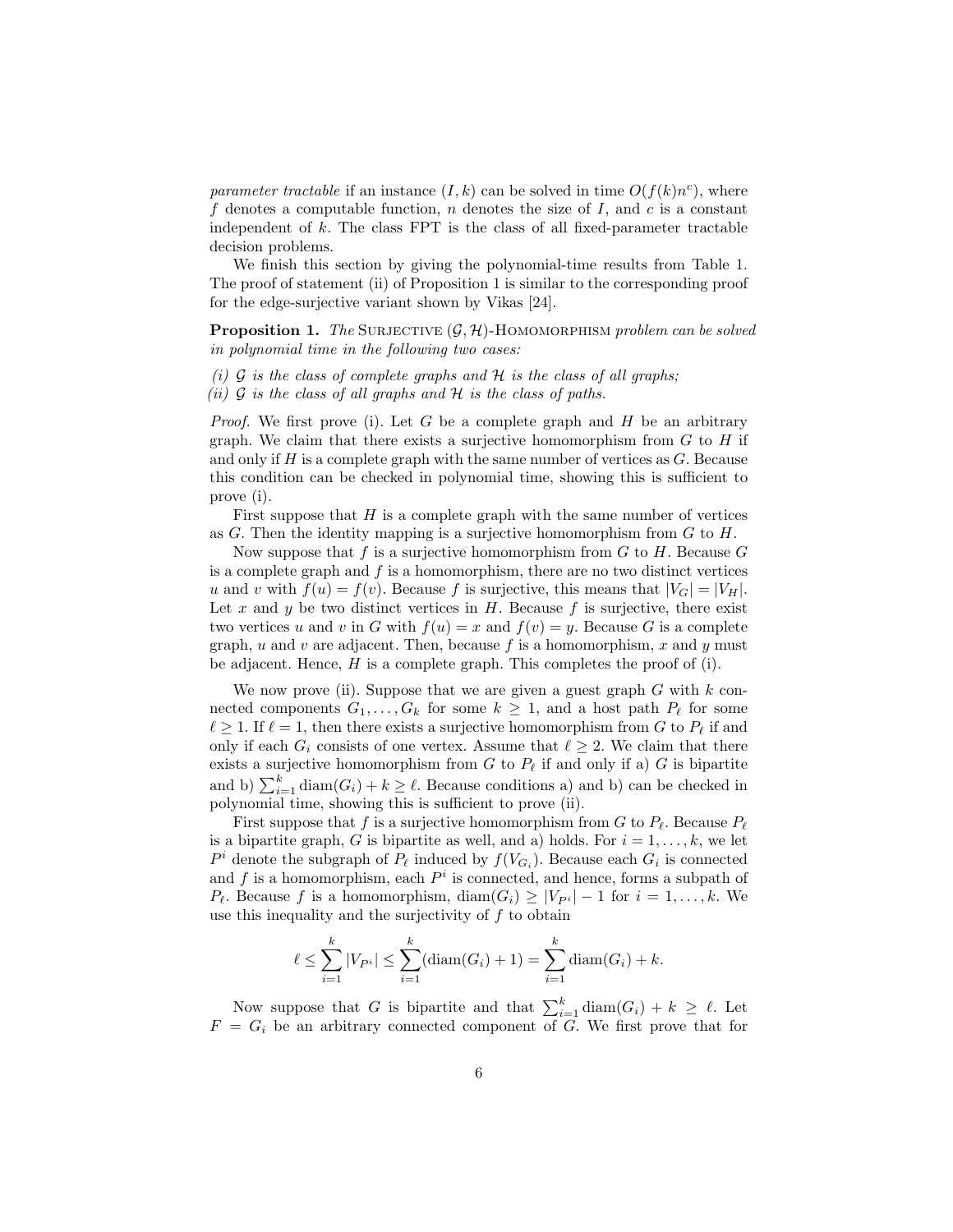all  $\min\{1, \text{diam}(F)\}+1 \leq s \leq \text{diam}(F)+1$ , there is a surjective homomorphism h from F to  $P_s$ . Clearly, this holds if  $\text{diam}(F) = 0$ . Let  $\text{diam}(F) \geq 1$ . Then  $s \geq 2$ . Let  $P = v_1v_2\cdots v_s$ . Let u be a vertex of F such that F has a vertex at distance diam(F) from u. We consider a mapping  $h: V_F \to \{v_1, \ldots, v_k\}$  such that  $h(x) = v_i$ , where

$$
i = \begin{cases} \text{dist}_F(u, x) + 1 & \text{if } \text{dist}_F(u, x) \le s - 2, \\ s & \text{if } \text{dist}_F(u, x) \ge s - 1 \text{ and } (\text{dist}_F(u, x) - s + 1) \text{ mod } 2 = 0, \\ s - 1 & \text{if } \text{dist}_F(u, x) \ge s - 1 \text{ and } (\text{dist}_F(u, x) - s + 1) \text{ mod } 2 = 1. \end{cases}
$$

Because  $G$  is bipartite,  $F$  is bipartite. Then  $h$  is a homomorphism, and because  $diam(G) \geq s-1$ , h is surjective.

Because  $\sum_{i=1}^k \text{diam}(G_i) + k \geq \ell \geq 2$ , we can cover  $P_\ell$  by subpaths  $P^1, \ldots, P^k$ (i.e.,  $\bigcup_{i=1}^k V_{P^i} = V_{P_\ell}$ ) in such a way that for all  $1 \leq i \leq k$ , we have that  $\min\{1, \text{diam}(G_i)\} + 1 \leq |V_{P_i}| \leq \text{diam}(G_i) + 1$ . It remains to recall that we have a surjective homomorphism from each  $G_i$  to  $P^i$ , and claim b) follows. This completes the proof of (ii), and hence, we have shown Proposition 1.  $\Box$ 

# 3 Hard Cases

In contrast to case (ii) of Proposition 1, where the host graphs are assumed to be paths, our problem becomes difficult when the guest graphs are restricted to paths. Our next theorem shows this and the other hardness results of Table 1.

**Theorem 1.** The SURJECTIVE  $(G, \mathcal{H})$ -HOMOMORPHISM problem is NP-complete in the following six cases:

- (i)  $G$  is the class of paths and  $H$  is the class of all graphs;
- (ii)  $\mathcal{G} = \mathcal{H}$  is the class of linear forests;
- (iii)  $\mathcal{G} = \mathcal{H}$  is the class of disjoint unions of complete graphs;
- (iv)  $\mathcal{G} = \mathcal{H}$  is the class of connected cographs;
- (v)  $\mathcal{G} = \mathcal{H}$  is the class of trees of pathwidth at most two;
- (vi)  $\mathcal{G} = \mathcal{H}$  is the class of split graphs;
- (vii)  $G = H$  is the class of connected proper interval graphs.

*Proof.* We first prove (i). We reduce from the well-known problem HAMILTONIAN PATH, which is NP-complete [15]. An *n*-vertex graph  $H$  has a Hamiltonian path if and only if there exists a surjective homomorphism from  $P_n$  to H. This proves (i).

For showing (ii)-(vii) we need some extra terminology. We say that a multiset  $A = \{a_1, \ldots, a_n\}$  of integers is  $(m, B)$ -positive if  $n = 3m$ ,  $\sum_{i=1}^{n} a_i = mB$  and  $a_i > 0$  for  $i = 1, \ldots, n$ . A 3-partition of a multiset  $A = \{a_1, \ldots, a_n\}$  that is  $(m, B)$ -positive for some integers  $m, B$  is a partition  $S_1, S_2, \ldots, S_m$  of A such that for  $1 \leq j \leq m$ ,  $|S_j| = 3$  and  $\sum_{a_i \in S_j} a_i = B$ . This leads to the problem:

#### 3-Partition

Instance: an  $(m, B)$ -positive multiset  $A = \{a_1, \ldots, a_n\}$  for some integers  $m, B$ ; Question: does A have a 3-partition?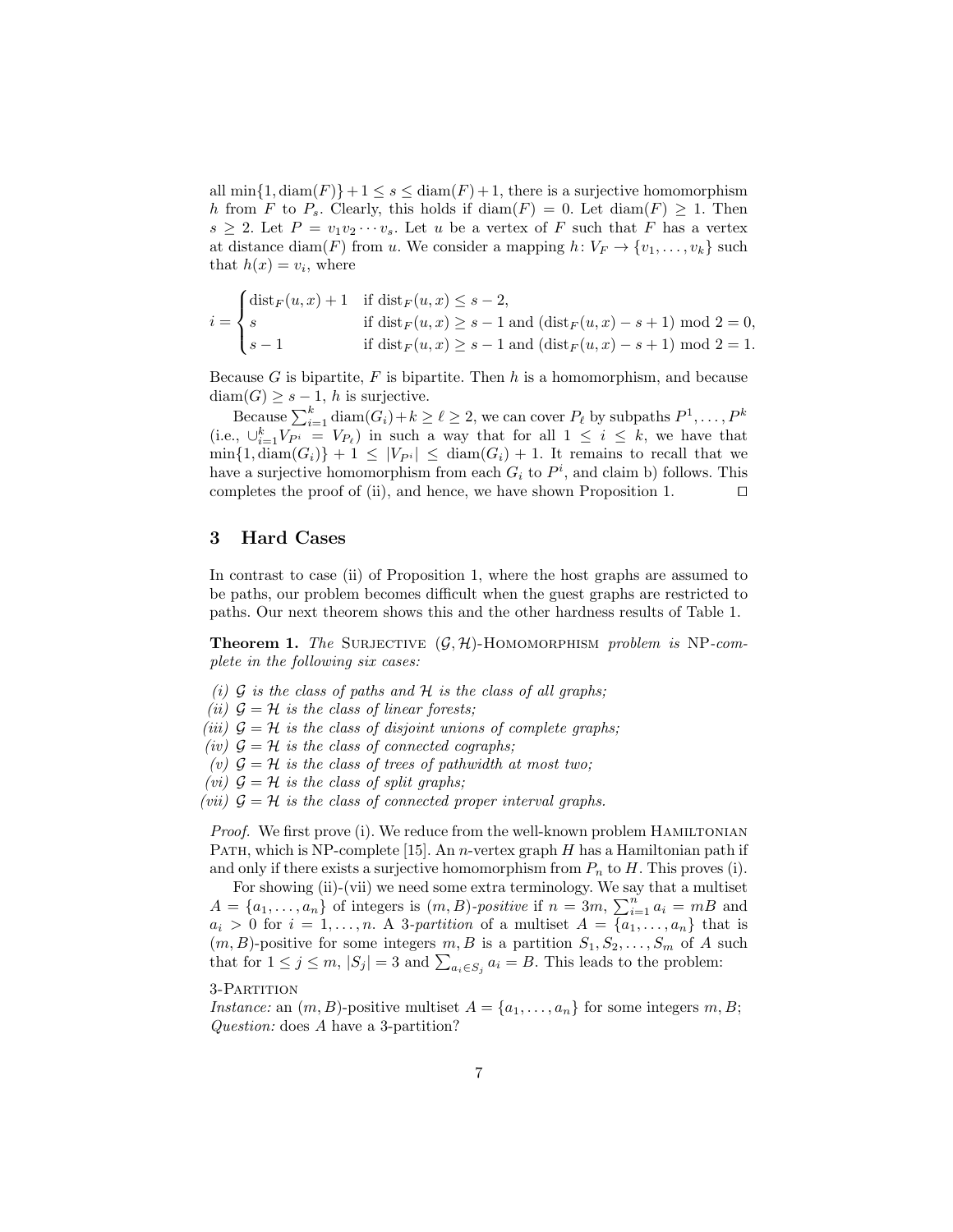The 3-Partition problem is known to be NP-complete [15] in the strong sense, i.e., it remains hard even if all integers in the input are encoded in unary. This enables us to reduce from this problem in order to show NP-completeness in the cases (ii)-(vii). In each of these six cases we assume that  $A = \{a_1, \ldots, a_n\}$  is a  $(m, B)$ -positive multiset for some integers m, B. We now prove (ii)-(vii).

(ii) For  $i = 1, \ldots, n$ , let  $p_i = a_i + B$ , and let  $q = 4B$ . Let G be the linear forest  $G_1 + \cdots + G_n$ , where  $G_i$  is isomorphic to  $P_{p_i}$  for  $i = 1, \ldots, n$ . Let H be the linear forest  $H_1 + \cdots + H_m = mP_q$ . The forests G and H are displayed in Figure 1. We claim that A has a 3-partition if and only if there exists a surjective homomorphism from  $G$  to  $H$ .



Fig. 1. The linear forests  $G$  and  $H$  constructed in the proof of (ii).

Suppose that  $S_1, \ldots, S_m$  is a 3-partition of A. For each  $1 \leq j \leq m$ , we consider the connected components  $G_{i_1}, G_{i_2}, G_{i_3}$  of G such that  $S_j = \{a_{i_1}, a_{i_2}, a_{i_3}\}.$ We map the vertices of  $G_{i_1}$  to the first  $p_{i_1}$  vertices of  $H_j$  according to the path order, and similarly the vertices of  $G_{i_2}$  to the next  $p_{i_2}$  vertices of  $H_j$ , and the vertices of  $G_{i_3}$  to the last  $p_{i_3}$  vertices of  $H_j$ . Because  $p_{i_1} + p_{i_2} + p_{i_3} =$  $a_{i_1} + a_{i_2} + a_{i_3} + 3B = 4B = q$  for  $i = 1, \ldots, n$ , we obtain a surjective homomorphism from  $G$  to  $H$  in this way.

Now suppose that  $f$  is a surjective homomorphism from  $G$  to  $H$ . We observe that  $|V_G| = |V_H| = 4mB$ . Hence, f is also injective. Because f is a homomorphism,  $f$  must map all vertices of each connected component of  $G$  to the same connected component of H. Let  $1 \leq j \leq m$ , and let  $G_{i_1}, \ldots, G_{i_s}$  be the connected components of G that are mapped to  $H_j$ . Because  $|V_{H_j}| = 4B$  and every connected component of G contains at least  $B + 1$  vertices, we find that  $s \leq 3$ . Because G has 3m connected components, we then find that  $s = 3$ . Because f is injective,  $a_{i_1} + a_{i_2} + a_{i_3} + 3B = p_{i_1} + p_{i_2} + p_{i_3} = q = 4B$ . Hence,  $a_{i_1} + a_{i_2} + a_{i_3} = B$  and we let  $S_j = \{a_{i_1}, a_{i_2}, a_{i_3}\}\.$  This means that we obtain the partition  $S_1, \ldots, S_m$  of A that is a 3-partition. This completes the proof of (ii).

(iii) We use all arguments from the proof of (ii) after replacing each path in G and  $H$  by a clique of the same size.

(iv) In the graphs G and H from the proof of (ii) we replace each path by a clique of the same size. We also add a vertex  $v$  in  $G$  adjacent to all other vertices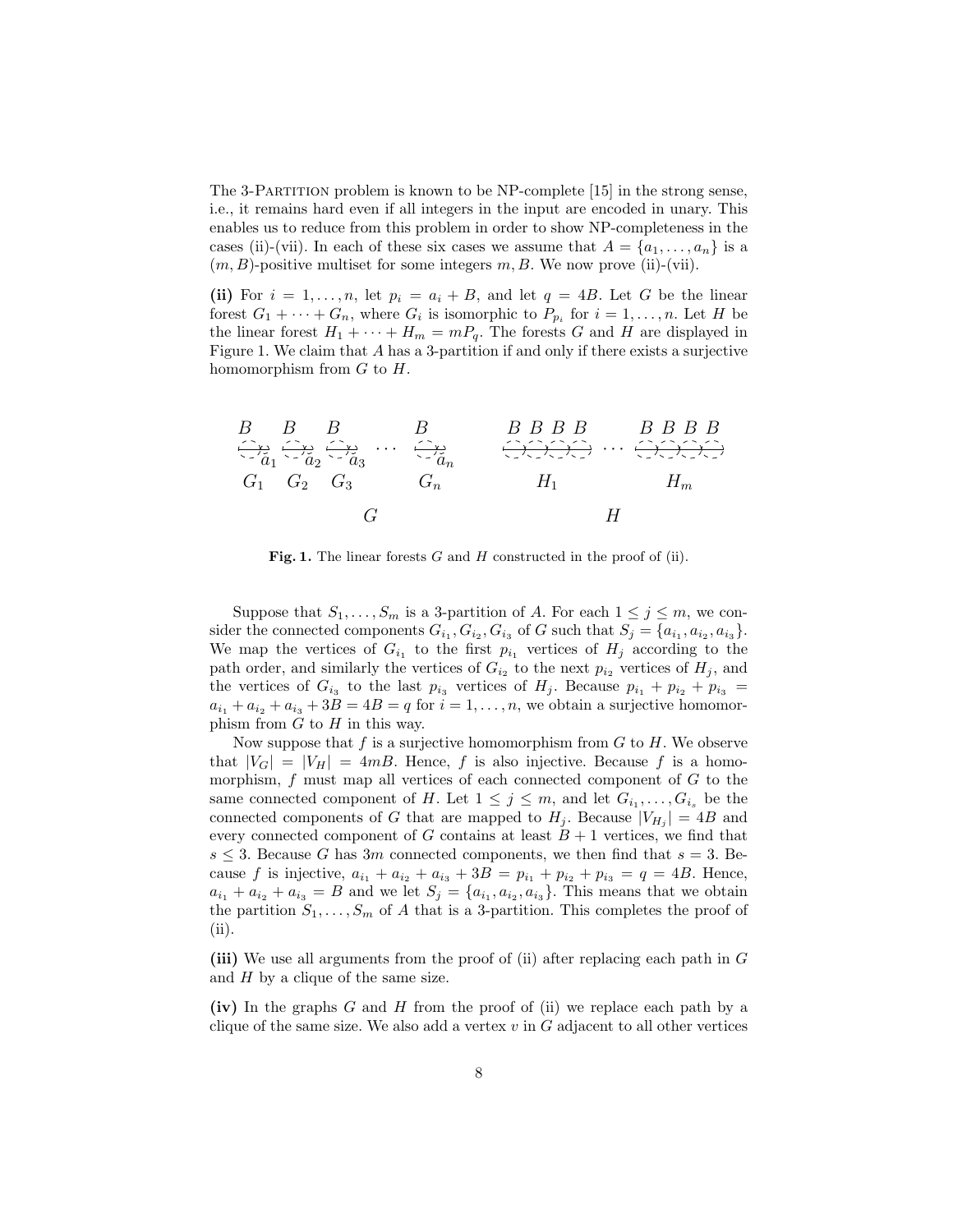of  $G$ , and a vertex x in H adjacent to all other vertices of H. The resulting graphs are connected cographs. We observe that every homomorphism maps  $v$  to  $x$ . To finish the proof we use the same arguments as the ones used to prove (ii).



Fig. 2. The trees  $G$  and  $H$  constructed in the proof of  $(v)$ .

(v) For  $i = 1, ..., n$ , let  $p_i = a_i + B$ , and let  $q = 4B$ . We construct two trees G and  $H$ . We first construct  $G$ :

- for  $i = 1, \ldots, n$ , introduce  $p_i$  vertices  $u_1^{(i)}, \ldots, u_{p_i}^{(i)}$  and a vertex  $v_i$  adjacent to  $u_1^{(i)}, \ldots, u_{p_i}^{(i)};$
- add a new vertex  $w$  and make it adjacent to  $v_1, \ldots, v_n$ .

We now construct  $H$ :

- for  $j = 1, \ldots, m$ , introduce q vertices  $x_1^{(j)}, \ldots, x_q^{(j)}$  and a vertex  $y_j$  adjacent to  $x_1^{(j)}, \ldots, x_q^{(j)};$
- add a new vertex z and make it adjacent to  $y_1, \ldots, y_m$ .

The trees  $G$  and  $H$  are displayed in Figure 2. For  $G$  we take the path decomposition with bags  $\{u_h^{(i)}\}$  $\{h_i^{(i)}, v_i, w\}$  to find that  $\mathbf{pw}(G) \leq 2$ . Similarly, we find that  $\text{pw}(H) \leq 2$ . We claim that A has a 3-partition if and only if there is a surjective homomorphism from  $G$  to  $H$ .

First suppose that  $S_1, \ldots, S_m$  is a 3-partition of A. We define f as follows. We set  $f(w) = z$ . Then for  $j = 1, \ldots, m$ , we consider the set  $S_j = \{a_{i_1}, a_{i_2}, a_{i_3}\}.$ We let f map the vertices  $v_{i_1}, v_{i_2}, v_{i_3}$  to  $y_j$ . Then we let f map the vertices  $u_1^{(i_1)}, \ldots, u_{p_{i_1}}^{(i_1)}$  consecutively to the first  $p_{i_1}$  vertices of the set  $\{x_1^{(j)}, \ldots, x_q^{(j)}\},$ the vertices  $u_1^{(i_2)}, \ldots, u_{p_{i_2}}^{(i_2)}$  to the next  $p_{i_2}$  vertices of this set, and finally, the vertices  $u_1^{(i_3)}, \ldots, u_{p_{i_3}}^{(i_3)}$  to the last  $p_{i_3}$  vertices of the set. Because  $p_{i_1} + p_{i_2} + p_{i_3} =$  $a_{i_1} + a_{i_2} + a_{i_3} + 3B = 4B = q$ , we find that f is a surjective homomorphism from G to H.

Now suppose that  $f$  is a surjective homomorphism from  $G$  to  $H$ . We observe that  $f(w) = z$ , because all vertices of G must be mapped at distance at most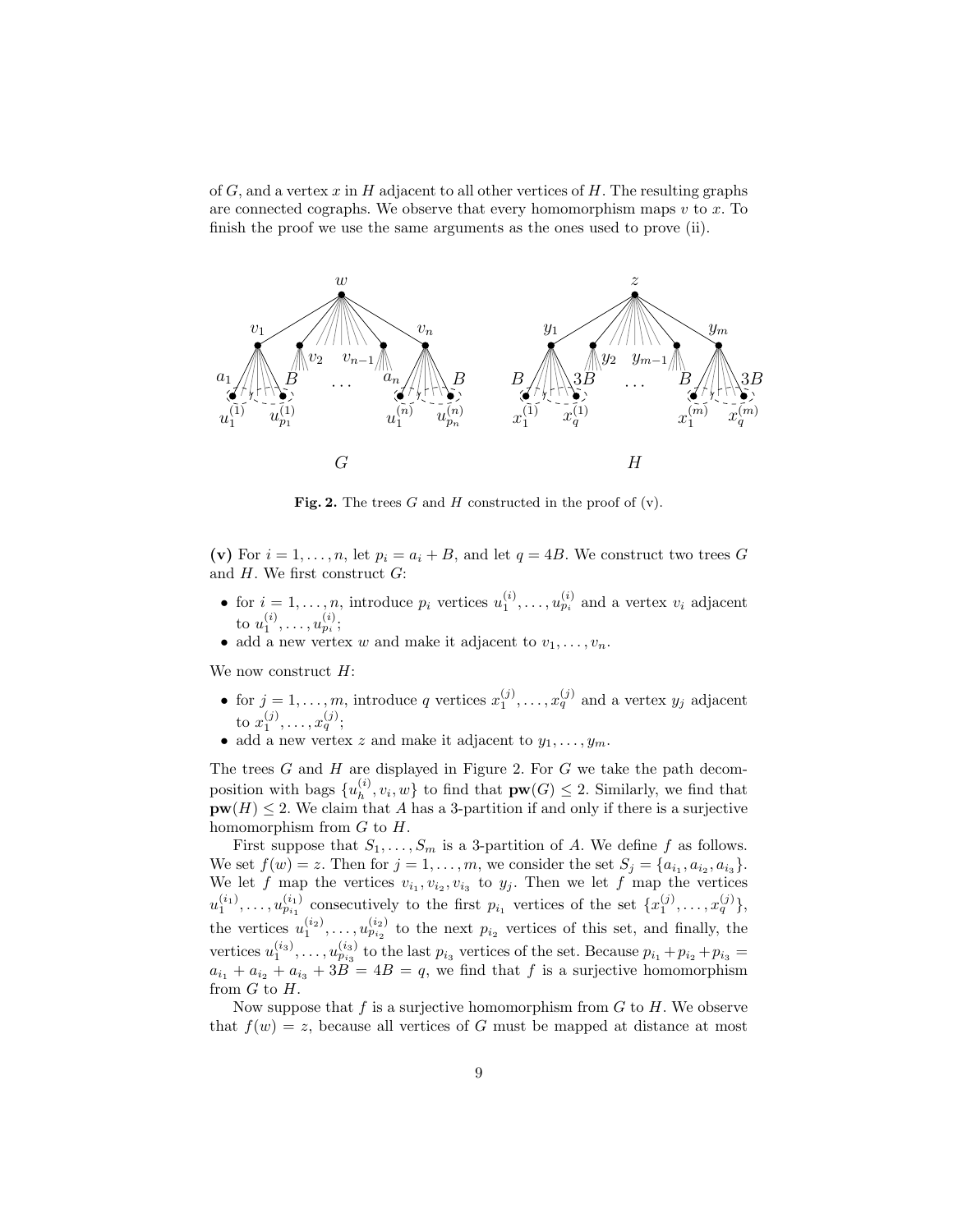two from  $f(w)$ . Consequently, f maps every v-vertex to a y-vertex, and every u-vertex to an x-vertex. The number of u-vertices is  $p_1 + \ldots + p_n = a_1 + \ldots +$  $a_n + nB = 4mB$ , which is equal to the number of x-vertices. Hence f maps the *u*-vertices bijectively to the *x*-vertices. Moreover, if  $f(v_i) = y_j$ , then f maps the vertices  $u_1^{(i)}, \ldots, u_{p_i}^{(i)}$  to the vertices from the set  $\{x_1^{(j)}, \ldots, x_q^{(j)}\}$ . For  $j =$  $1, \ldots, m$ , let  $v_{i_1}, \ldots, v_{i_s}$  be the vertices mapped to  $y_j$ . Because  $p_i > B$  for all  $1 \leq i \leq n$ , we find that  $s \leq 3$ . Then, because  $n = 3m$ , we conclude that  $s = 3$ . Because f maps bijectively  $\{u_1^{(i_1)}, \ldots, u_{p_{i_1}}^{(i_1)}\} \cup \{u_1^{(i_2)}, \ldots, u_{p_{i_2}}^{(i_2)}\} \cup \{u_1^{(i_3)}, \ldots, u_{p_{i_3}}^{(i_3)}\}$ to  ${x_1^{(j)}, \ldots, x_q^{(j)}}$ , we find that  $a_{i_1} + a_{i_2} + a_{i_3} + 3B = p_{i_1} + p_{i_2} + p_{i_3} = q = 4B$ , and consequently,  $a_{i_1} + a_{i_2} + a_{i_3} = B$ . We set  $S_j = \{a_{i_1}, a_{i_2}, a_{i_3}\}\.$  It remains to observe that  $S_1, \ldots, S_m$  is a 3-partition of A. This completes the proof of (v).



Fig. 3. The split graphs  $G$  and  $H$  constructed in the proof of (vi).

(vi) For  $i = 1, \ldots, n$ , let  $p_i = a_i + B$ , and let  $q = 4B$ . We construct two graphs  $G$  and  $H$ . We first construct  $G$ :

- for  $i = 1, \ldots, n$ , introduce  $p_i$  vertices  $u_1^{(i)}, \ldots, u_{p_i}^{(i)}$  and a vertex  $v_i$  adjacent to  $u_1^{(i)}, \ldots, u_{p_i}^{(i)};$
- joint all *u*-vertices by edges pairwise to obtain a clique of size  $4mB$ .

We construct  $H$  as follows:

- for  $j = 1, ..., m$ , introduce q vertices  $x_1^{(j)}, ..., x_q^{(j)}$  and vertices  $y_j^{(1)}, y_j^{(2)}, y_j^{(3)}$ adjacent to  $x_1^{(j)}, \ldots, x_q^{(j)}$ ;
- joint all x-vertices by edges pairwise to obtain a clique of size  $4mB$ .

We observe that  $G$  and  $H$  are split graphs, also see Figure 3. We claim that  $A$ has a 3-partition if and only if there is a surjective homomorphism from G to H.

First suppose that  $S_1, \ldots, S_m$  is a 3-partition of A. We define f as follows. For  $j = 1, \ldots, m$ , we consider the set  $S_j = \{a_{i_1}, a_{i_2}, a_{i_3}\}\.$  We let f map the vertices  $v_{i_1}, v_{i_2}, v_{i_3}$  to  $y_j^{(1)}, y_j^{(2)}, y_j^{(3)}$  respectively. Then we let f map the vertices  $u_1^{(i_1)}, \ldots, u_{p_{i_1}}^{(i_1)}$  to the first  $p_{i_1}$  vertices of the set  $\{x_1^{(j)}, \ldots, x_q^{(j)}\}$ , the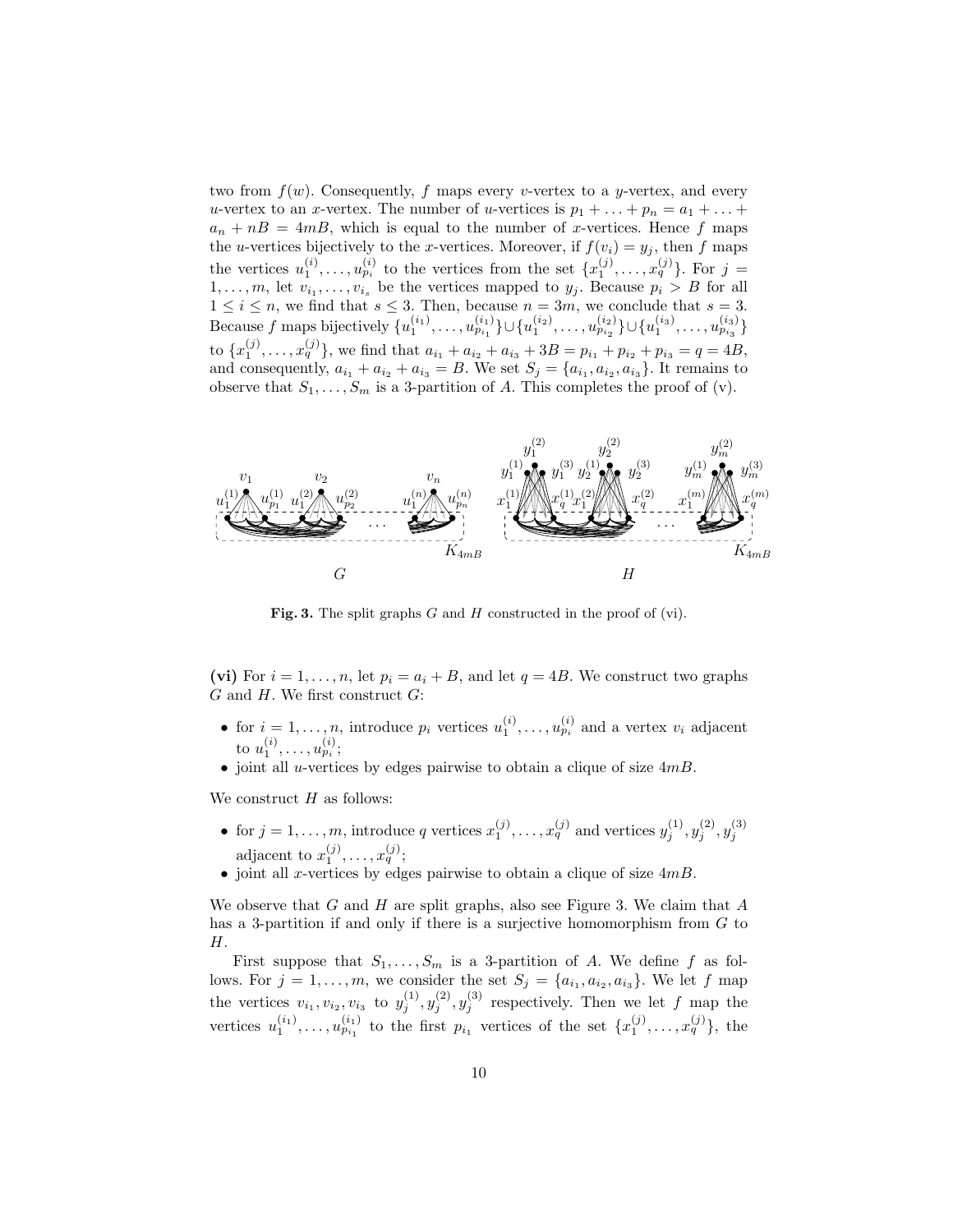vertices  $u_1^{(i_2)}, \ldots, u_{p_{i_2}}^{(i_2)}$  to the next  $p_{i_2}$  vertices of this set, and finally, the vertices  $u_1^{(i_3)}, \ldots, u_{p_{i_3}}^{(i_3)}$  to the last  $p_{i_3}$  vertices of the set. Because  $p_{i_1} + p_{i_2} + p_{i_3} =$  $a_{i_1} + a_{i_2} + a_{i_3} + 3B = 4B = q$ , we find that f is a surjective homomorphism from  $G$  to  $H$ .

Now suppose that f is a surjective homomorphism from  $G$  to  $H$ . Observe that  $|V_G| = |V_H|$ . Hence, f is a bijection. The homomorphism f maps any clique of G to a clique of the same size in  $H$ . It follows that all u-vertices of  $G$  are mapped to x-vertices of  $H$ , and all v-vertices of  $G$  are mapped to y-vertices of H. For  $j = 1, \ldots, m$ , let  $v_{i_1}, v_{i_2}, v_{i_3}$  be the vertices mapped to  $y_j^{(1)}, y_j^{(2)}, y_j^{(3)}$  respectively. Then the vertices  $u_1^{(i_1)}, \ldots, u_{p_{i_1}}^{(i_1)}, u_1^{(i_2)}, \ldots, u_{p_{i_2}}^{(i_2)}$  and  $u_1^{(i_3)}, \ldots, u_{p_{i_3}}^{(i_3)}$  are mapped bijectively to the vertices  $x_1^{(j)}, \ldots, x_q^{(j)}$ . Therefore,  $a_1 + a_2 + a_3 + 3B = p_1 + p_2 + p_3 = q = 4B$  and  $a_1 + a_2 + a_3 = B$ . We set  $S_j = \{a_{i_1}, a_{i_2}, a_{i_3}\}\$ , and it remains to observe that  $S_1, \ldots, S_m$  is a 3-partition of A. This completes the proof of (vi).



Fig. 4. The proper interval graphs  $G$  and  $H$  constructed in the proof of (vii).

(vii) For  $i = 1, ..., n$ , let  $p_i = 6m^2(a_i + B)$ , and let  $q = 24m^2B$ . We construct two graphs  $G$  and  $H$ . We first construct  $G$ :

- for  $i = 1, \ldots, n$ , construct a clique  $U_i$  on  $p_i$  vertices  $u_1^{(i)}, \ldots, u_{p_i}^{(i)}$ ;
- for  $i = 2, \ldots, n$ , join  $u_{p_{i-1}}^{(i-1)}$  and  $u_1^{(i)}$  by a path  $Q_i$  of length  $2m 1$ .

Then we construct H:

- for  $j = 1, ..., m$ , construct a clique  $X^{(j)}$  on q vertices  $x_1^{(j)}, ..., x_q^{(j)}$ ;
- for  $j = 2, \ldots, m$ , join  $x_q^{(j-1)}$  and  $x_1^{(j)}$  by an edge.

We observe that  $G$  and  $H$  are proper interval graphs, also see Figure 4. We claim that A has a 3-partition if and only if there exists a surjective homomorphism from  $G$  to  $H$ .

First suppose that  $S_1, \ldots, S_m$  is a 3-partition of A. We partition each  $X^{(j)}$ into three cliques  $X_{i_1} \cup X_{i_2} \cup X_{i_3}$  of size  $p_{i_1}, p_{i_2}$ , and  $p_{i_3}$ , respectively, corresponding to  $S_j = \{a_{i_1}, a_{i_2}, a_{i_3}\}$ ; this is possible because  $|X^{(j)}| = q = 24m^2B$  $6m^2(a_{i_1} + a_{i_2} + a_{i_3} + 3B) = p_{i_1} + p_{i_2} + p_{i_3}$ ; We will determine a homomorphism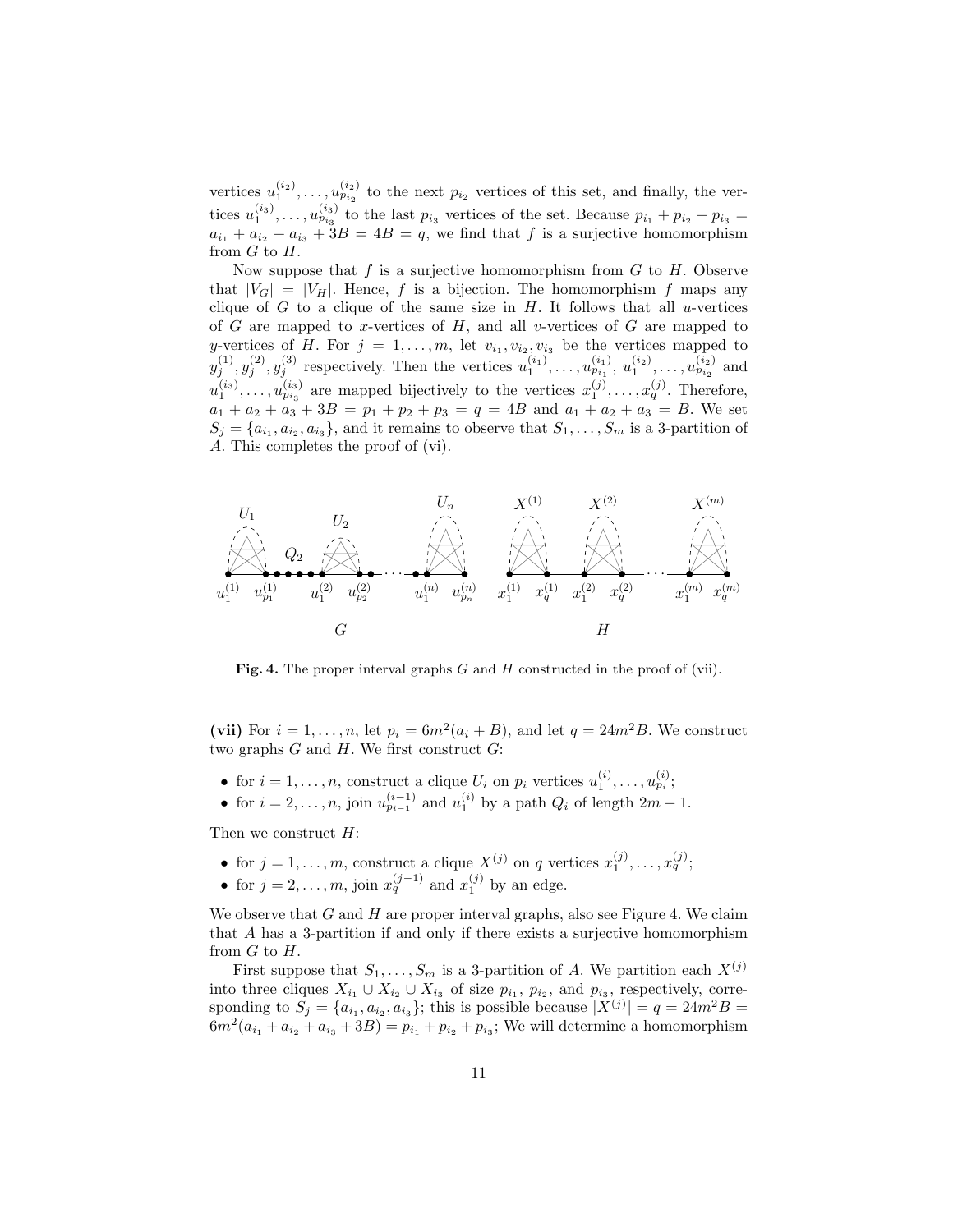f from G to H such that f is a bijection from  $U_i$  to  $X_i$  for  $i = 1, \ldots, n$ . Hence, this property will ensure that  $f$  is surjective. In order to do this, we must show that we do not violate the definition of a homomorphism with respect to the remaining vertices of G; note these remaining vertices are the inner vertices of the  $Q$ -paths. We therefore define  $f$  inductively as follows.

Let  $i = 1$ . Assume that  $a_1 \in S_j$ . We let f map the vertices of  $U_1$  to the vertices of  $X_1$  bijectively in an arbitrary order.

Let  $i \geq 2$  and suppose that f is constructed for all vertices of  $U_s$  and  $Q_s$ for all  $1 \leq s \leq i-1$ . Let  $y = f(u_{p_{i-1}}^{(i-1)})$ . Because H has diameter at most  $2m-1$ , we find that y is at distance at most  $2m-1$  from the set  $X_i$ . Consider the subgraph  $H'$  of H that contains  $X_i$  and a shortest path between y and  $X_i$ . Because  $|X_i| \geq 2m$ , we find that H' contains a  $(y, z)$ -path of length  $2m - 1$ for some vertex  $z \in X_i$ . Recall that  $y = f(u_{p_{i-1}}^{(i-1)})$ . We map consecutively the vertices of the  $(u_{p_{i-1}}^{(i-1)}, u_1^{(i)})$ -path  $Q_i$  of length  $2m-1$  to the vertices of P in the path order. Note that  $f(u_1^{(i)}) = z$ . Then we map the vertices  $u_2^{(i)}, \ldots, u_{p_i}^{(i)}$  to the vertices of  $X_i \setminus \{z\}$  bijectively and in an arbitrary order. In this way we ensure that  $f$  is a surjective homomorphism from  $G$  to  $H$ .

Now suppose that  $f: V_G \to V_H$  is a surjective homomorphism. Because f is a homomorphism,  $f$  maps injectively every clique of  $G$  to a clique in  $H$ . Because  $p_i \geq 3$  for all  $1 \leq i \leq n$ , we then find that f cannot map a clique  $U_i$  to an edge  $x_q^{(j-1)}x_1^{(j)}$ . Hence, f maps  $U_i$  injectively to some clique  $X^{(j)}$  of H.

Let  $1 \leq j \leq m$ , and let  $\{i_1, \ldots, i_s\}$  be the set of all indices that correspond to the U-cliques that f maps to  $X_i$ . Suppose that  $p_{i_1} + \ldots + p_{i_s} < q$ . Then,  $6m^2(a_{i_1} + \ldots + a_{i_s} + sB) = p_{i_1} + \ldots + p_{i_s} < q = 24m^2B$ . This means that  $a_{i_1} + \ldots + a_{i_s} + sB \leq 3$ . Consequently,  $q - (p_{i_1} + \ldots + p_{i_s}) \geq 6m^2$ . Hence, f maps at least  $6m^2$  inner vertices of the paths  $Q_i$  to  $X^{(j)}$ . However, the total number of these vertices is  $(n-1)(2m-2) = (3m-1)(2m-2) < 6m^2$ , a contradiction. This means that  $p_{i_1} + \ldots + p_{i_s} \geq q$ . Because the same claim holds for all  $1 \leq j \leq m$ , and  $p_1 + \cdots + p_n = 6m^2(a_1 + \ldots + a_n + nB) =$  $6m^2(mB + 3mB) = 24m^3B = mq$ , we conclude that  $p_{i_1} + ... + p_{i_s} = q$ . Because  $6m^2(a_{i_1} + \ldots + a_{i_s} + sB) = p_{i_1} + \ldots + p_{i_s} = q = 24m^2B$  and  $a_{i_1} + \ldots + a_{i_s} > 0$ , we find that  $s \leq 3$ . Then, because the same claim holds for all  $1 \leq j \leq m$ , and  $p_1 + \cdots + p_n = 6m^2(a_1 + \ldots + a_n + nB) = mq = 24m^3B$ , we find that  $s = 3$ and  $a_{i_1} + a_{i_2} + a_{i_3} = B$ . We set  $S_j = \{a_{i_1}, a_{i_2}, a_{i_3}\}\$ . It remains to observe that  $S_1, \ldots, S_m$  is a 3-partition of A. This completes the proof of (vii).

## 4 Tractable Cases

By Theorem 1 (v), SURJECTIVE HOMOMORPHISM is NP-complete when  $G$  and H are restricted to be trees. Here, we prove that the problem is FPT for trees when parameterized by the number of leaves in  $H$ . We first need some additional terminology. Let T be a tree. Then we may fix some vertex of T and call it the root of T. We observe that the root defines a parent-child relation between adjacent vertices. This enables us to define for a vertex u of T the tree  $G_u$ , which is the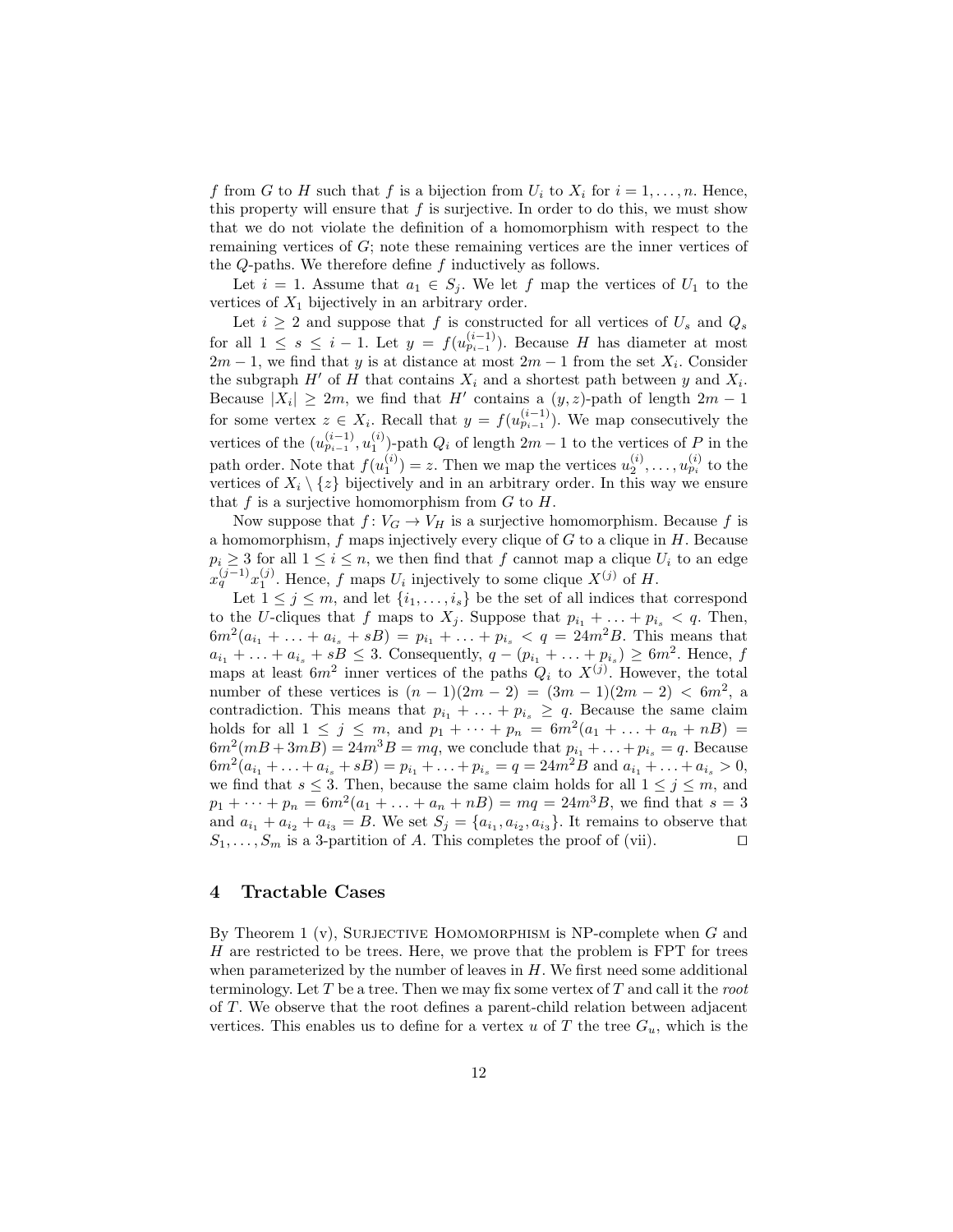subtree of T that is induced by u and all its descendants in  $T$ ; we fix u to be the root of  $G_u$ . For a child v of u, we let  $G_{uv}$  denote the subtree of G induced by u and the set of all descendants of v in T; we fix u to be the root of  $G_{uv}$ .

Theorem 2. Testing if there is a surjective homomorphism from an n-vertex tree G to an m-vertex tree H with k leaves can be done in  $O(2^{2k}nm^2)$  time.

Proof. We use dynamic programming. If H has one vertex the claim is trivial. Assume that H has at least one edge. Let L be the set of the leaves of H. First, we fix a root r of G. For each vertex  $u \in V_G$ , we construct a table that contains a number of records  $R = (x, S)$  where  $x \in V_H$  and  $S \subseteq L$ . A pair  $(x, S)$  is a record for u if and only if there exists a homomorphism  $h$  from  $G_u$  to  $H$  such that  $h(u) = x$  and  $S \subseteq h(V_{G_u})$ . We also construct a similar table for each edge  $uv \in E_G$ . Then a pair  $(x, S)$  is a record for uv if and only if there exists a homomorphism h from  $G_{uv}$  to H such that  $h(u) = x$  and  $S \subseteq h(V_{G_{uv}})$ . The key observation is that a homomorphism f from  $G$  to  $H$  is surjective if and only if  $L \subseteq f(V_G)$ , i.e., if and only if the table for r contains at least one record  $(z, L)$ .

We construct the tables as follows. We start with the leaves in  $G$  not equal to  $r$  (should r be a leaf). Their tables are constructed straightforwardly. Suppose that we have not constructed the table for a vertex  $u$ , while we have constructed the tables for all children  $v_1, \ldots, v_p$  of u. Then we first determine the table for each edge  $uv_i$  by letting it consist of all records  $(x, S)$  such that

- $(y, S)$  with  $y \in N_H(x)$  is in the table for  $v_i$ ;
- $x \in L$  and  $(y, S \setminus \{x\})$  with  $y \in N_H(x)$  is in the table for  $v_i$ .

To construct the table for  $u$ , we consecutively construct auxiliary tables for  $i = 1, \ldots, p$ . The table for  $i = 1$  is the table for  $uv_1$ . The table for  $i \geq 2$  consists of the records  $(x, S)$  such that  $S = S' \cup S''$ ,  $(x, S')$  is in the table for  $i - 1$  and  $(x, S'')$  is in the table for  $uv_i$ . The table for u is the table constructed for  $i = p$ .

The correctness of the algorithm follows from its description. We observe that each table contains at most  $m2^k$  records and can be constructed in  $O(2^{2k} \cdot$  $m<sup>2</sup>$ ) time. Because we construct  $O(n)$  tables (including the auxiliary ones), our algorithms runs in  $O(2^{2k} \cdot nm^2)$  time. This completes the proof of Theorem 2.  $\Box$ 

We now prove that SURJECTIVE HOMOMORPHISM is FPT when parameterized by the vertex cover number of  $G$  and  $H$ . The following approach has been successful before [8, 10]. The idea is to reduce a problem to an integer linear programming problem that is FPT when parameterized by the number of variables. Therefore, we consider the p-Variable Integer Linear Programming FEASIBILITY problem that has as input a  $q \times p$  matrix A with integer elements and an integer vector  $b \in \mathbb{Z}^q$  and that is to decide whether there exists a vector  $x \in \mathbb{Z}^p$  such that  $A \cdot x \leq b$ . Lenstra [19] showed that this problem is FPT when parameterized by p. The best running time is due to Frank and Tardos [13].

Lemma 1 ([13]). The p-VARIABLE INTEGER LINEAR PROGRAMMING FEASI-BILITY problem can be solved using  $O(p^{2.5p+o(p)} \cdot L)$  arithmetic operations and space polynomial in L, where L is the number of bits of the input.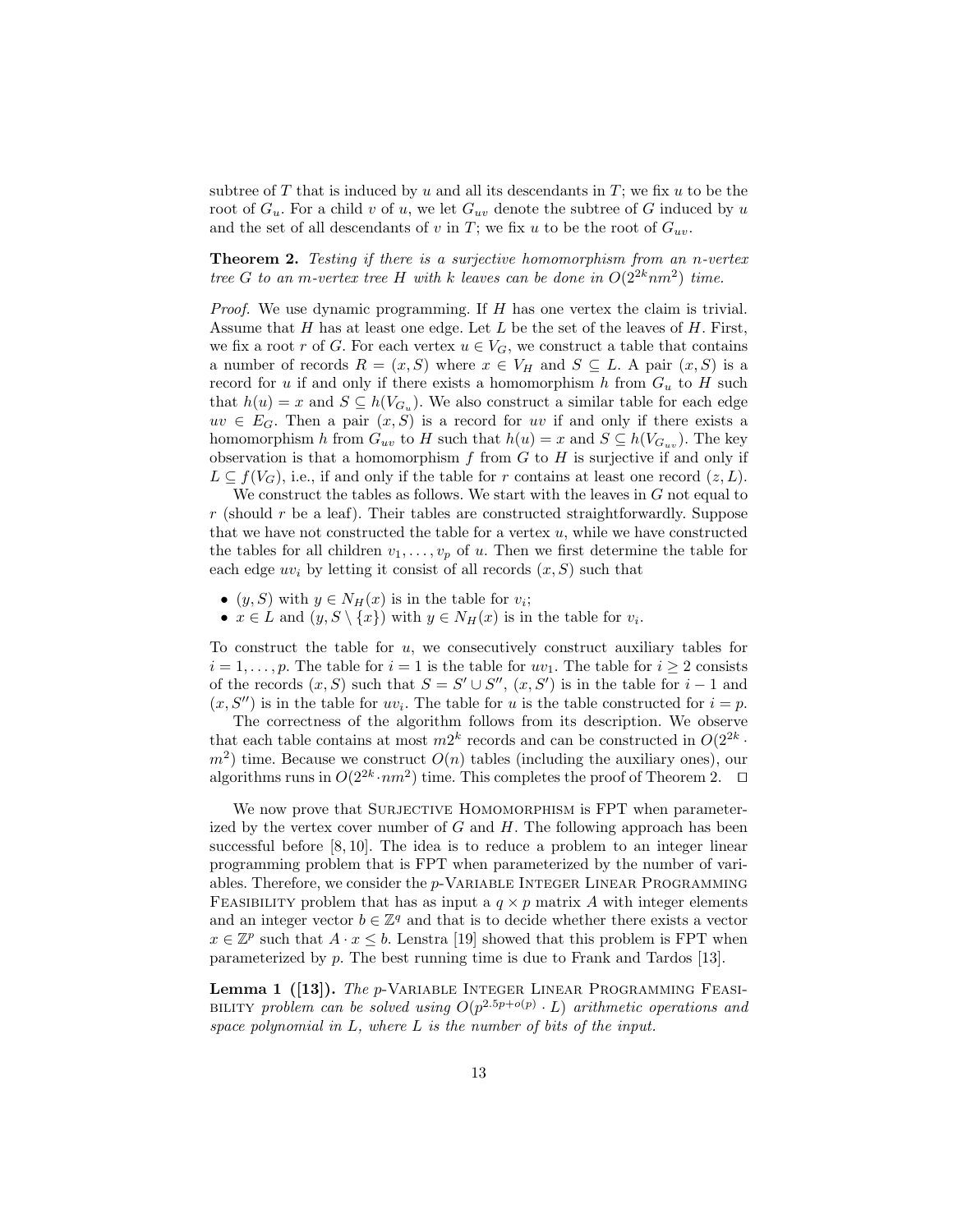

Fig. 5. The graphs  $G$  and  $H$  as considered in the proof of Theorem 3.

**Theorem 3.** Testing if there is a surjective homomorphism from an n-vertex graph G with  $\mathbf{vc}(G) \leq k$  to an m-vertex graph H with  $\mathbf{vc}(H) \leq k$  can be done in  $2^{2^{O(k)}}(nm)^{O(1)}$  time.

*Proof.* Let G be an *n*-vertex graph with a vertex cover  $S = \{u_1, \ldots, u_s\}$  of size  $s \leq k$ . Then  $I = V_G \setminus S$  is an independent set. For every subset  $X \subseteq S$ , we define  $N(X)$  as the set of vertices in I that all have neighborhood X, i.e.,  $N(X) = \{u \in I \mid N(u) = X\}.$  Note that  $N(\emptyset)$  is the set of isolated vertices in I.

Let  $X_1, \ldots, X_r \subseteq S$  be the sets with  $N(X_i) \neq \emptyset$ . We let  $p = s + r$  and define sets  $U_1, \ldots, U_p$  where  $U_i = \{u_i\}$  for  $i = 1, \ldots, s$  and  $U_i = N(X_{i-s})$  for  $i = s + 1, \ldots, p$ . We observe that  $p \leq k + 2^k$  and that  $U_1, \ldots, U_p$  is a partition of  $V_G$ , where each  $U_i$  is an independent set. Moreover, a vertex  $v \in U_i$  is adjacent to a vertex  $w \in U_j$  if and only if each vertex of  $U_i$  is adjacent to each vertex of  $U_j$ . In that case, we say that  $U_i$  is *adjacent* to  $U_j$ . We display G in Figure 5.

Let H be an m-vertex graph with a vertex cover  $T = \{v_1, \ldots, v_t\}$  of size  $t \leq k$ . Then  $J = V_H \setminus T$  is an independent set, and for each  $Y \subseteq T$  we define  $N(Y) = \{z \in J \mid N(z) = Y\}$ . Then we define  $q \le k + 2^k$  sets  $W_1, \ldots, W_q$  where  $W_j = \{v_j\}$  for  $j = 1, \ldots, t$  and  $W_j = N(Y_{j-t})$  for  $j = t+1, \ldots, q$ . We also display  $H$  in Figure 5. The observations that we made for the U-sets are also valid for the W-sets.

Now we introduce integer variables  $x_{ij}$  for  $1 \leq i \leq p$  and  $1 \leq j \leq q$ , and observe that there is a surjective mapping (not necessarily a homomorphism)  $f: V_G \to V_H$  such that  $x_{ij}$  vertices of  $U_i$  are mapped to  $W_j$  if and only if the  $x_{ij}$ -variables satisfy the system

$$
\begin{cases}\n x_{ij} \geq 0 & i \in \{1, ..., p\}, \ j \in \{1, ..., q\} \\
\sum_{j=1}^{q} x_{ij} = |U_i| & i \in \{1, ..., p\} \\
\sum_{i=1}^{p} x_{ij} \geq |W_j| & j \in \{1, ..., q\}.\n\end{cases}
$$
\n(1)

The mapping f is a homomorphism from  $G$  to  $H$  if and only if the following holds: for each pair of variables  $x_{ij}$ ,  $x_{i'j'}$  such that  $x_{ij} > 0$  and  $x_{i'j'} > 0$ , if  $U_i$  is adjacent to  $U_{i'}$ , then  $W_j$  is adjacent to  $W_{j'}$ .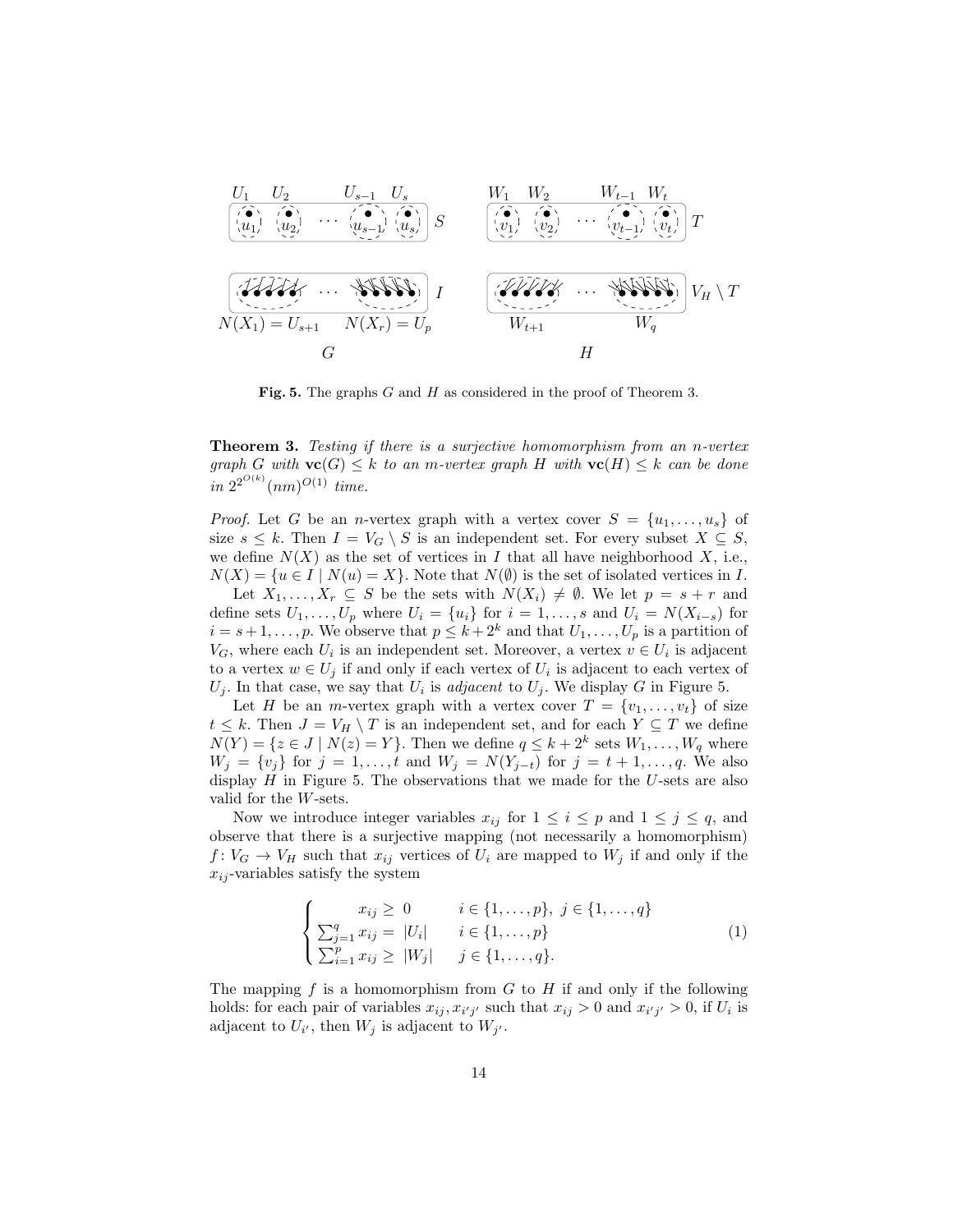We are now ready to give our algorithm. We first determine the set  $S$  and  $T$ . We then determine the U-sets and the W-sets. We guess a set R of indices  $(i, j)$ and only allow the variables  $x_{ij}$  for  $(i, j) \in R$  to get non-zero value. Hence, we set  $x_{ij} = 0$  for  $(i, j) \notin R$ . We then check whether for all pairs  $(i, j), (i', j') \in R$ , if  $U_i$  is adjacent to  $U_{i'}$ , then  $W_j$  is adjacent to  $W_{j'}$ . If not, then we discard R and guess a next one. Else we solve the system (1). If the system has an integer solution, then the algorithm returns Yes; otherwise we try a next guess of R. If all guesses fail, then the algorithm returns No.

The correctness of the above algorithm follows from the aforementioned observations. We now estimate the running time. We can find  $S$  and  $T$  in time  $1.2738<sup>k</sup>n<sup>O(1)</sup>$  and  $1.2738<sup>k</sup>m<sup>O(1)</sup>$ , respectively [3]. Then the sets  $U_1, \ldots, U_p$  and  $W_1, \ldots, W_q$  can be constructed in time 1.2738<sup>k</sup> $(nm)^{O(1)}$ . The number of variables  $x_{ij}$  is  $pq \leq (k+2^k)^2 = 2^{O(k)}$ . This means that there are at most  $2^{2^{O(k)}}$ possibilities to choose R. By Lemma 1, system (1) (with some variables  $x_{ij}$  set to be zero) can be solved in time  $2^{2^{O(k)}}(nm)^{O(1)}$ . Hence, the total running time is  $2^{2^{O(k)}}(nm)^{O(1)}$ . This completes the proof of Theorem 3.

# 5 Conclusions

Our complexity study shows that the Surjective Homomorphism problem is already NP-complete on a number of very elementary graph classes such as linear forests, trees of small pathwidth, unions of complete graphs, cographs, split graphs and proper interval graphs. We conclude that there is not much hope for finding tractable results in this direction, and consider the computational complexity classification of the SURJECTIVE  $(-, H)$ -HOMOMORPHISM problem as the main open problem; note that SURJECTIVE  $(G, -)$ -HOMOMORPHISM is trivially polynomial-time solvable for any guest graph G.

As we observed in Section 1, the SURJECTIVE  $(-, H)$ -HOMOMORPHISM problem is NP-complete already for any fixed host graph  $H$  that is nonbipartite. We also mentioned the existence of a bipartite graph  $H$  for which the problem is NPcomplete [2] and that the problem can be solved in polynomial time whenever the host graph  $H$  is a fixed tree [14]. The paper of Feder et al. [7] on retractions provides a good starting point for the next step as we explain below.

A pseudoforest is a graph in which each connected component has at most one cycle. The RETRACTION problem is to test whether a graph  $G$  retracts to a graph H. Feder et al. [7] consider this problem for graphs that may have self-loops. Applying their result to simple graphs yields the following. For any pseudoforest H, the  $(-, H)$ -RETRACTION problem is NP-complete if H is nonbipartite or contains a cycle on at least 6 vertices, and it is polynomial-time solvable otherwise. It is an interesting open problem to show that  $(-, H)$ -RETRACTION and SURJECTIVE  $(-, H)$ -HOMOMORPHISM are polynomially equivalent for any fixed host graph H. All the evidence so far seems to suggest this.